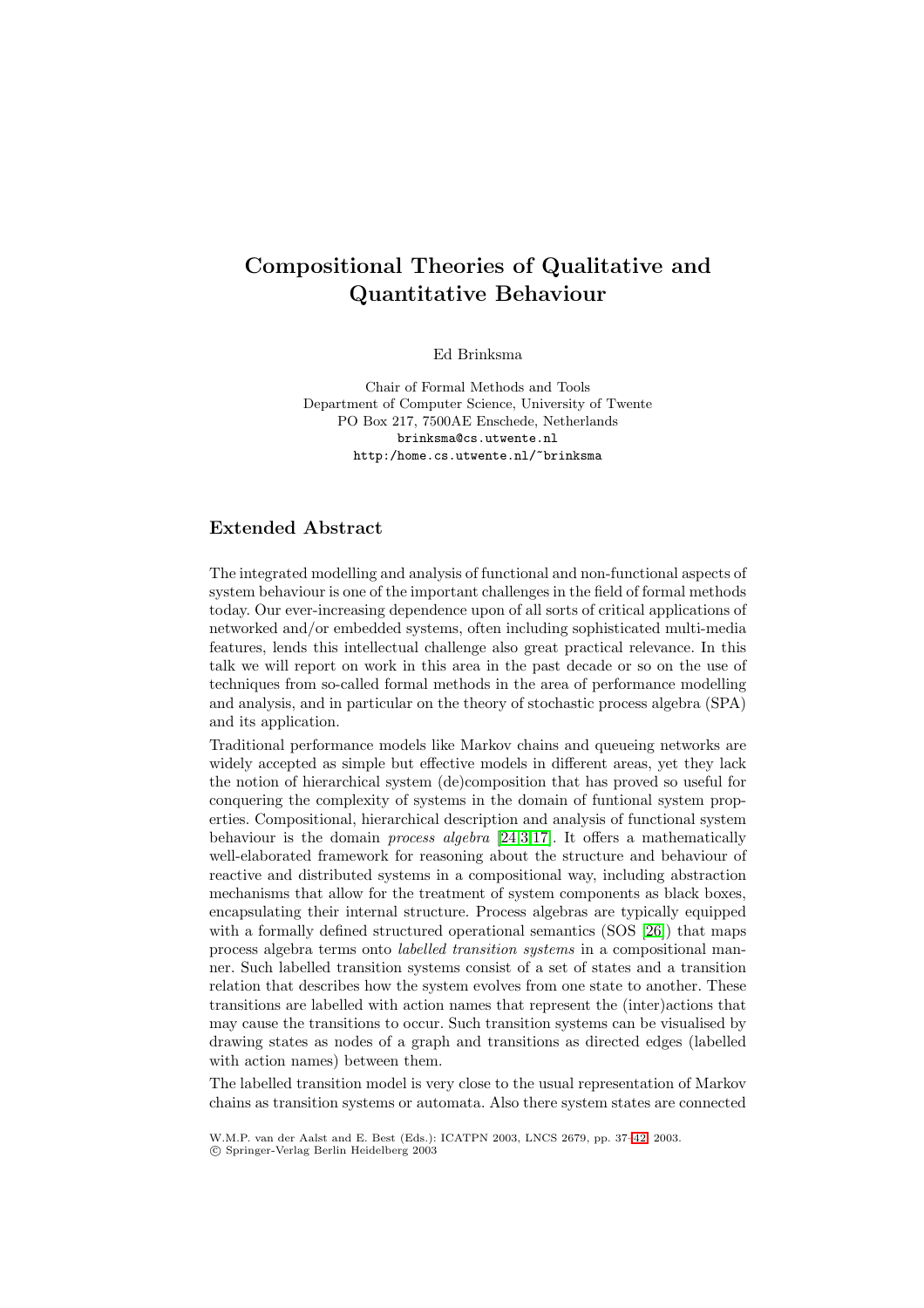by directed transition arcs that are labelled. In the case of discrete time Markov chains the labels are probabilities, and in the case of continuous time Markocv chains the labels are the rates that correspond to the (nagative) exponential distributions that represent the stochastic delays associated with the state transitions. This structural correspondence between the two models motivated the beginning of research in the early 1990's on stochastic process algebras [\[4,](#page-4-0)[16,15\]](#page-5-0), which sought to integrate performance modelling with Markov chains with functional analysis, and to transfer the process algebraic notion of (de)composition and hierarchy to Markov chain theory.

This marriage of process algebra with performance modelling requires careful re-examinination of the interpretation of some classical process algebraic concepts, in particular that of choice, concurrent composition, and synchronization. In standard process algebra's choice operator '+' offers a qualitative selection between alternative behaviours. Its idempotency law  $B + B = B$  has a natural interpretation as a poor man's choice: identical choices are as good as no choice at all. In most performance models, however, branching behaviour implies a race condition between the alternatives that have a quantitative effect. For example, if a is an action offered with rate  $\mu$  then the choice between two such actions offers a with a rate of  $2\mu$ . This gives rise to additive laws such as  $(a, \mu).B+(a, \lambda).B=(a, \mu+\lambda).B$  (see [\[15\]](#page-5-0)), or  $(\mu).B+(\lambda).B=(\mu+\lambda).B$  (see [\[22\]](#page-5-0), where  $(\mu)$  denotes an exponentially distributed delay with rate  $\mu$ ). The standard interleaving interpretation of concurrent composition in process algebra matches well with the memorylessness of exponential (or geometric) distributions in continuous (discrete) Markov chains, allowing for so-called expansion laws to remove explicit parallelism from system descriptions. This becomes more problematic if general distributions are allowed, such as, e.g., in semi-Markov chains. An elegant solution here is to treat stochastic delays in a way similar to clocks in timed automata, with separate operators to set them and test for their expiration [\[18\]](#page-5-0). Synchronization, finally, in the setting of stochastically delayed actions, poses the question of what is the (distribution of the) delay of the synchronizations between them. Here, different strategies have been proposed, ranging from (normalized) products of rates [\[15\]](#page-5-0), synchronizations only between passive (no rates) and active action occurences (determining the synchronized rate) [\[4\]](#page-4-0), to apparent rates [\[16\]](#page-5-0). Elegant is the solution to have rates associated only to pure delay actions that do not synchronize, but interleave, as in IMC. This induces a delay of synchronized actions with a distribution of the maximum of the delays preceeding the synchronizing actions, which is an intuitively appealing choice. A more complete overview of Markovian stochastic algebras can be found in [\[10\]](#page-4-0); an account of the non-Markovian case is given in [\[18\]](#page-5-0).

The fruitfulness of the process algebraic approach to the specification and generation of Markov chains has been demonstrated by a number results. In the stochastic setting, bisimulation equivalence [\[25\]](#page-5-0), a central notion of equivalence for comparing labelled transition systems, has been shown to coincide with lumpability, a key concept for the aggregation of Markov chains [\[16\]](#page-5-0). Moreover, as bisimulation can be shown to be preserved under system composition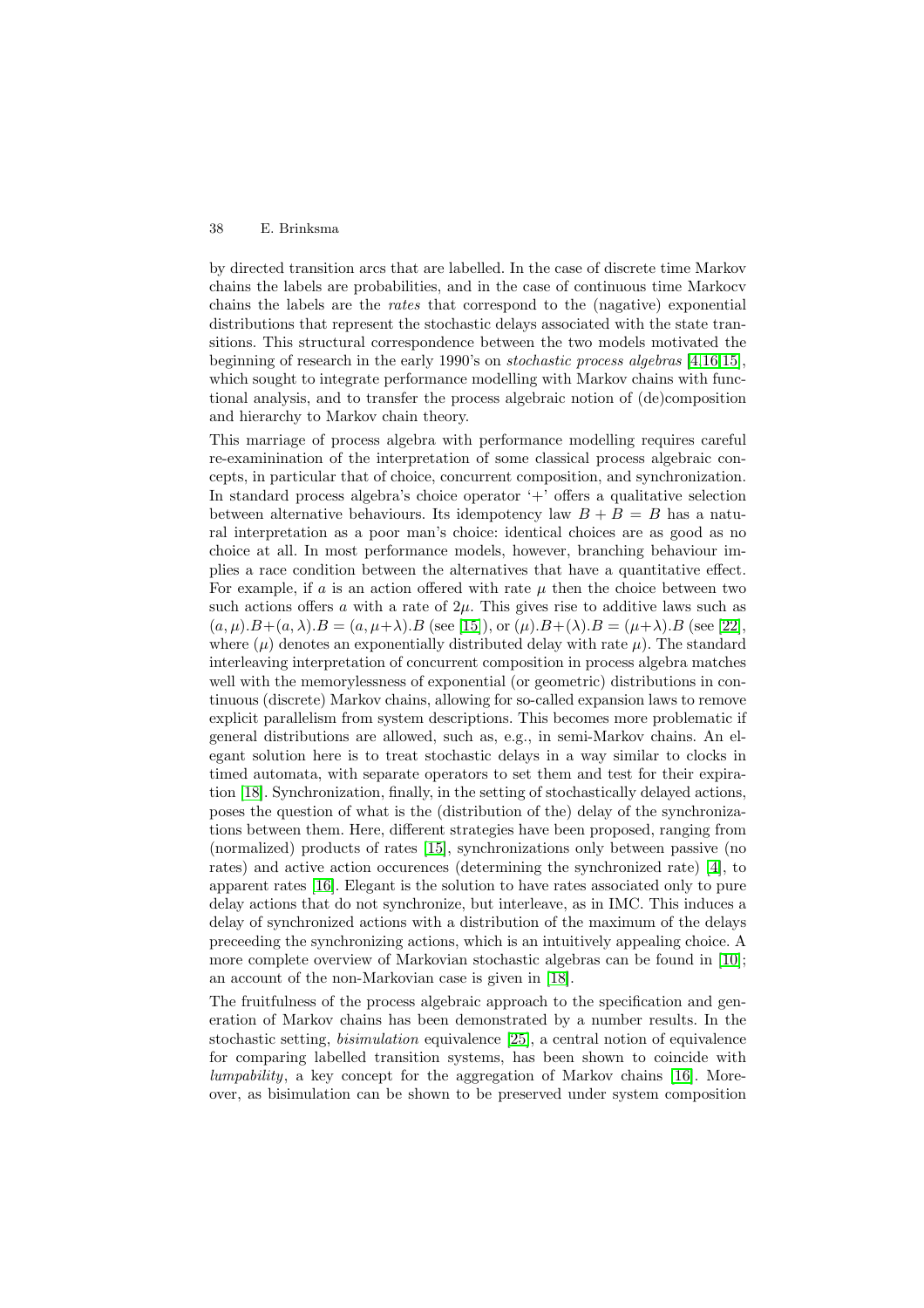operators (algebraically: bisimulation is a congruence), Markov chain aggregation can be carried out compositionally, i.e. component-wise. Case studies have shown the practicality of this compositional approach, and important progress has been made in exploiting the syntactic structure of specifications for performance analysis purposes.

A second area where approaches from formal methods are being put to use successfully is the evaluation of Markov chain models. Once a continuous-time Markov chain (or CTMC) has been generated, the next step is to evaluate the measure(s) of interest such as time to failure, system throughput or utilisation, with the required accuracy. Whereas various techniques have been developed for the specification of CTMCs, such as stochastic process algebras and Petri nets, the specification of measures of interest has remained fairly cumbersome and is typically done in a rather informal, ad-hoc manner. In particular, usually only simple state-based performance measures – such as long-run and transient probabilities – can be defined and analysed with relative ease.

In contrast, in the area of formal methods powerful means have been developed to express temporal properties of systems, e.g., based on temporal logics. Logics such as CTL (Computation Tree Logic) [\[14\]](#page-5-0) allow one to express state-based properties as well as properties over paths, i.e., state sequences through transition systems. One thus may express, for instance, that along all (or some) paths a certain set of goal states can eventually be reached while visiting only states of a particular kind before reaching one of these goal states. The validity of CTL-formulas over finite automata can be established by automated techniques such as *model checking* [\[13\]](#page-5-0). These techniques are based on a systematic, usually exhaustive, state-space exploration to check whether a property is satisfied in each state, thereby using effective methods to combat the state-space explosion problem. Model checking is supported by software tools such as SMV [\[12\]](#page-4-0) and Spin [\[21\]](#page-5-0) and has been successfully used in various industrial case studies.

Model-checking of CTL formulas is usually done by a recursive descent over the construction of the logical property to be checked, exploiting compositionality on the level of the logical operators. CTL has recently been extended with ample means to specify state- as well as path-based performance and dependability measures for CTMCs in a compact and unambiguous way. Besides the standard steady-state and transient measures, the logic CSL (Continuous Stochastic Logic) [\[2,8\]](#page-4-0) allows for the specification of (constraints over) probabilistic measures over paths through CTMCs. For instance, it can be expressed what the probability is, that starting from a particular state, within  $t$  time units a set of goal-states is reached, thereby avoiding or deliberately visiting particular intermediate states before. This is a useful feature for dependability analysis that goes beyond the standard measures. Other types of non-standard, but practically interesting measures that can conveniently be expressed are, for example, response times that are conditioned on the equilibrium state of a CTMC, properties that are typically analysed using dedicated and rather involved techniques. An indication of the adequacy of CSL is that logical equivalence coincides with the lumpability equivalence over Markov Chains mentioned above. Lumping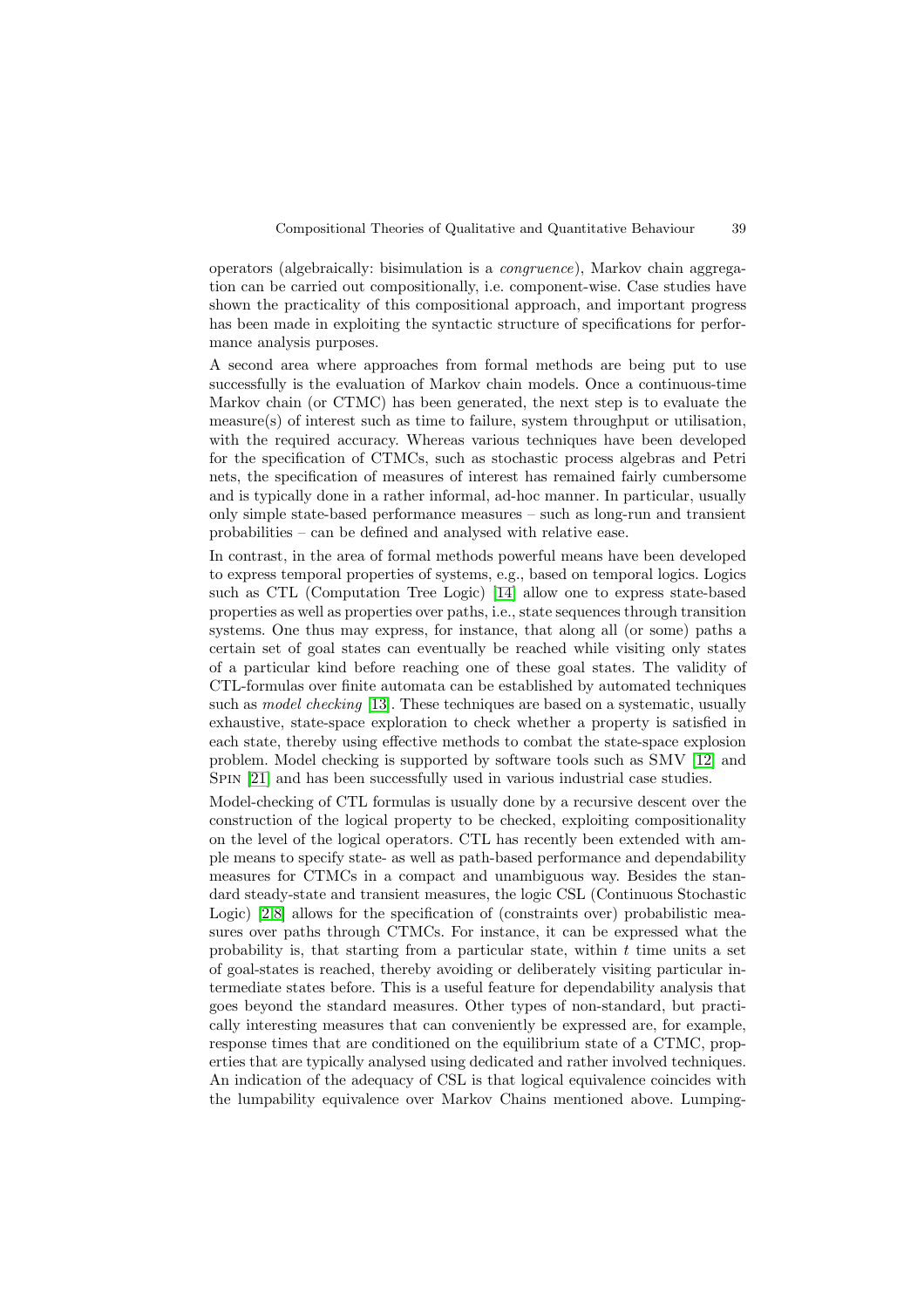equivalent CTMCs thus satisfy the same formulas, and there is no formula that can distinguish between lumping-equivalent CTMCs.

Given a finite CTMC and a performance measure specified in CSL, an automated procedure can be applied –  $\acute{a}$  la model checking – to establish the validity of the (constraint over the) measure [\[7\]](#page-4-0). To that purpose, the traditional model-checking algorithms are extended with numerical methods such as matrix-vector multiplication, techniques for solving systems of linear equations, and uniformization (or solvers for Volterra integral equation systems). For pathformulas, measure-driven transformations are employed: for a given CTMC M and state s in M, the probability for s to satisfy path-formula  $\varphi$  is calculated by means of a transient analysis of another (smaller) CTMC  $M'$ , which can easily be derived from M using  $\varphi$ . The time and space complexity of the model-checking algorithms is polynomial in the size of the model and linear in the length of the formula. Tool-implementations such as  $E \vdash MC^2$  [\[20\]](#page-5-0), PRISM [\[23\]](#page-5-0) and the APNNToolBox [\[9\]](#page-4-0) are available.

Outlook. The work on stochastic process algebras has, apart from the technical achievements, brought the formal methods and performance analysis communities closer together, with now at least a qualified group of people being active in both communities. Markov chains, and CTMCs in particular, have received scant attention in concurrency theory for a long time: whenever probabilities have been considered, they were mostly of a purely discrete nature. Verification of discrete-time Markov chains, for instance, dates back to the early nineties [\[19\]](#page-5-0). The scientific interest in verifying CTMCs is steadily increasing. Its main advantages are that it offers a flexible and precise means to succinctly specify standard and complex performance and dependability measures, complemented by an automated technique to compute these measures in a uniform way. Specialized algorithms are thus hidden from the performance engineer. Main current research topics are: extensions to Markov reward models, and development of techniques to deal with very large state spaces, e.g., symbolic techniques, Kronecker algebra, and abstraction techniques.

Stochastic process algebraic specifications mostly do not yield Markov chain models directly, but mixed transition systems that involve both system actions and stochastic distributions. Abstracting the actions away is generally insufficient to obtain the embedded Markov models, as the resulting transition system, known as a Markov decision process, may still contain non-stochastic elements in the form of nondeterministic transitions. To obtain a Markov chain such nondeterminism must first be resolved using, for example, reduction or scheduling techniques using adversaries. Another option is to study the properties of the Markov decison processes directly. Some verification theory for discrete Markov decision processes is available [\[6,5\]](#page-4-0), as well as for the stationary behaviour of discrete semi-Markov decision processes [\[1\]](#page-4-0). A theory for the continuous-time case is yet to be formulated, however. Such a theory and effective model-checking algorithms for continuous-time Markov decision processes remain formidable open problems to be challenged.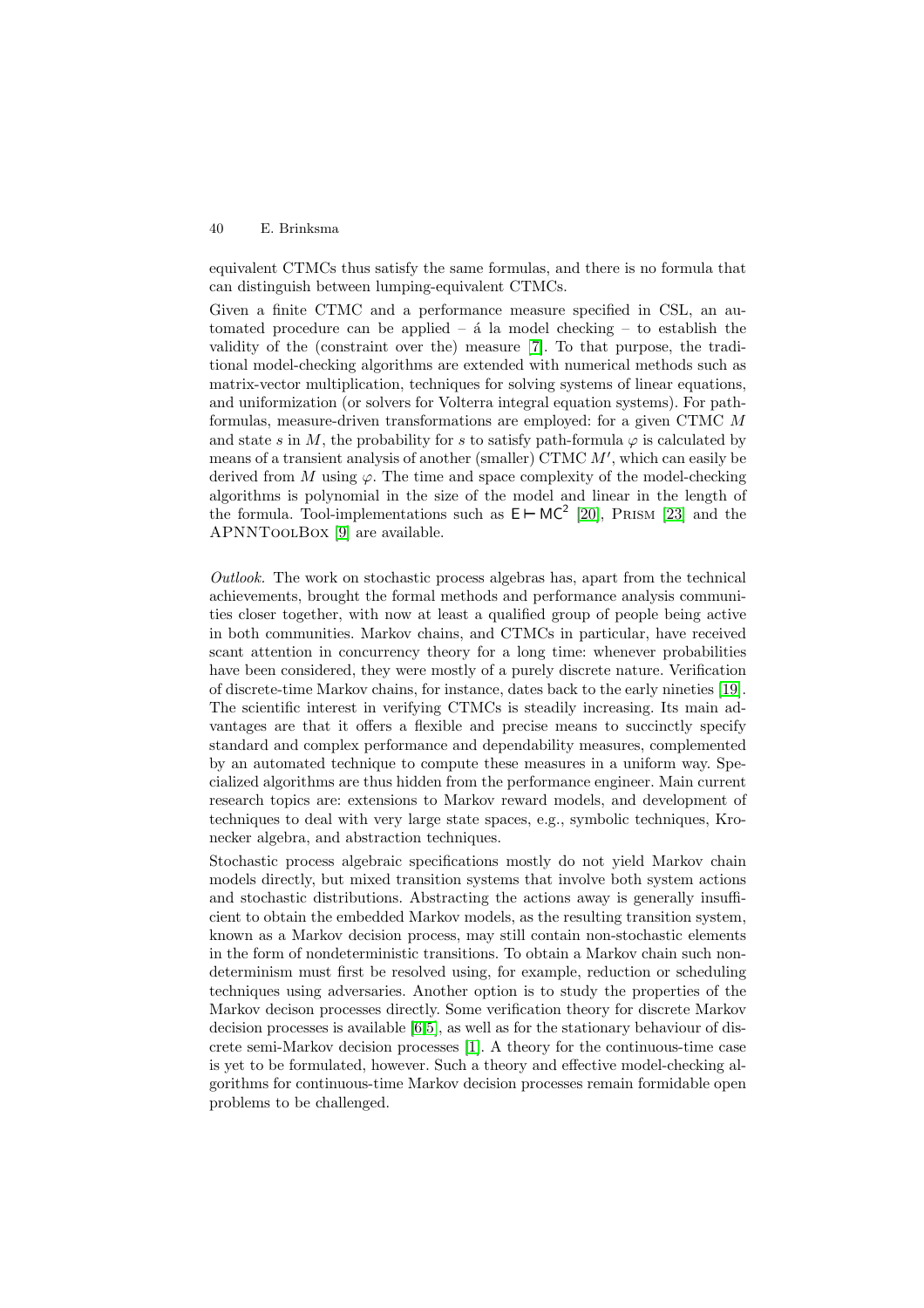<span id="page-4-0"></span>A third direction of work is the further elaboration of the stochastic process algebraic theory for the non-Markovian case, which is closely linked to the performance model of generalized semi-Markov processes (GSMP [\[27\]](#page-5-0). They are usually analysed by discrete-event simulation techniques. But so far little has been done to categorize interesting subcases for which more powerful analytic techniques exist, and which could be exploited in the form of interesting equational laws on the process algebraic level.

**Acknowledgements.** For more than a decade the author has had the privilege to discuss and work on stochastic process algebraic topics with a number of great colleagues from whom he has learned a lot. In particular, he wished to acknowledge his interactions with the enthousiastic members of the Twente team Pedro D'Argenio, Holger Hermanns, Joost-Pieter Katoen and Rom Langerak.

## **References**

- 1. L. de Alfaro. How to specify and verify the long-run average behavior of probabilistic systems. In IEEE 13th Symp. on Logic in Comp. Sc., pp. 174–183, IEEE CS Press, 1998.
- 2. A. Aziz, K. Sanwal, V. Singhal and R. Brayton. Model checking continuous time Markov chains. ACM Transactions on Computational Logic, **1**(1): 162–170, 2000.
- 3. J.A. Bergstra, A. Ponse, and S.A. Smolka, editors. Handbook of Process Algebra. Elsevier Science Publishers, 2001.
- 4. M. Bernardo and R. Gorrieri. Extended Markovian Process Algebra. In Ugo Montanari and Vladimiro Sassone, editors, CONCUR '96: Concurrency Theory (7th International Conference, Pisa, Italy, August 1996), volume 1119 of Lecture Notes in Computer Science. Springer, 1996.
- 5. A. Bianco and L. de Alfaro. Model checking of probabilistic and nondeterministic systems. In Found. of Softw. Technology and Th. Comp. Sc., LNCS 1026: 499–513, Springer, 1995.
- 6. C. Baier and M.Z. Kwiatkowska. Model checking for a probabilistic branching time logic with fairness. Distr. Comp., **11**: 125–155, 1998.
- 7. C. Baier, B.R. Haverkort, H. Hermanns and J.-P. Katoen. Model checking continuous-time Markov chains by transient analysis. In: E.A. Emerson and A.P. Sistla, Computer-Aided Verification,LNCS 1855: 358–372, 2000.
- 8. C. Baier, J.-P. Katoen and H. Hermanns. Approximate symbolic model checking of continuous-time Markov chains. In J.C.M. Baeten and S. Mauw, Concurrency Theory, LNCS 1664: 146–162, 1999.
- 9. P. Buchholz, J.-P. Katoen, P. Kemper and C. Tepper. Model-checking large structured Markov chains. Journal of Logic and Algebraic Programming, 2003 (to appear).
- 10. E. Brinksma and H. Hermanns. Process Algebra and Markov Chains. In [11], LNCS 2090: 183–231, 2001.
- 11. E. Brinksma and H. Hermanns and J.-P. Katoen. Lectures on Formal Methods and Performance Analysis. LNCS 2090, 2001.
- 12. A. Cimatti, E. Clarke, F. Giunchiglia and M. Roveri. NuSMV: a new symbolic model checker. J. on Software Tools for Technology Transfer, **2**: 410–425, 2000.